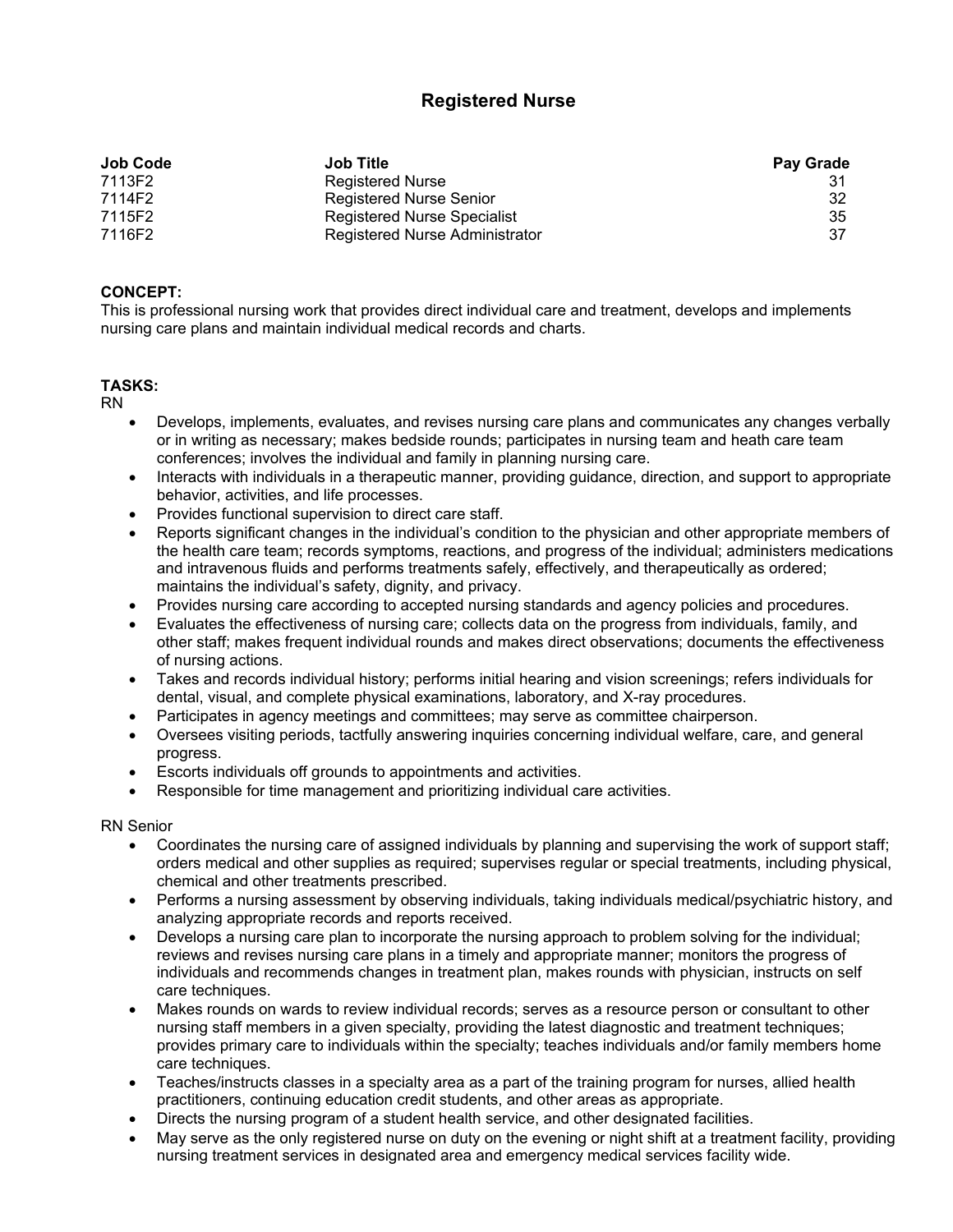- Interacts with individuals in a therapeutic manner, providing guidance, direction and support to appropriate behavior, activities and life processes.
- Reviews individual care, evaluation forms and individuals charts to provide quality assurance.
- Conducts utilization reviews by examining and evaluating medical reports to ensure adequacy and appropriateness of nursing care services.
- Answers practice questions for nurses and employers by analyzing the law and applying their particular fact scenarios.
- Collect and organize evidence using appropriate certifications of authenticity and following chain of command procedures.
- Conducts interviews of people and records substance of interview during investigation process.
- Reviews and analyzes evidence and statements in relation to the law to verify violations of the Practice Act.
- Prepares and presents case summaries to Board members and carries out the assigned disposition of the case.

RN Specialist

- Coordinates a program of total nursing services at a state operated facility by assuring total staff coverage; serving as a consultant on difficult cases; serving as a liaison between nursing services and other departments in the facility; teaching advanced aide programs and continuing in-service training for shift personnel; and providing for supervision and evaluation of designated nursing personnel.
- Assists in planning, organizing, directing, and supervising a quality nursing care program; participates with section chiefs and department heads in the overall administration of the nursing program, ensuring that nursing policies remain consistent with hospital policy.
- Plans, assigns, and directs a program of total nursing services on a designated area for one or more shifts; supervises a staff of nurses providing nursing assessment and developing nursing care plans.
- Directs the nursing services program care by developing, implementing, and evaluating a plan of nursing services, providing for appropriate in-service training and nursing instruction, preparing nursing services budget, and developing nursing policies.
- Plans, provides for and evaluates a variety of nursing, developmental training, and other health care related instructional programs; determining the general objectives and sequence of such programs; planning the schedule of classes and providing for means of coordinating theory and practice; arranging for adequate classroom and library facilities.
- Directs a training program for the licensure of mental health technicians.
- Provides practical demonstrations, and conducts class discussions and lectures on nursing techniques and practices.
- Analyzes and evaluates the entire nursing education program as required; reviews current literature to implement new program components to maintain an appropriate training program.
- Analyzes and evaluates the effectiveness of statewide implementation of health care program(s).
- Consults with contractors, fiscal agents, providers of direct care services, or federal regulators.
- Provides professional consultative and supervisory work advising individuals and organizations in the interpretation of the Nurse Practice Act and in the investigation of official complaints made against persons licensed by the State Board of Nursing.
- Provides professional work in accrediting nursing education programs.

RN Administrator

- Administers the development of nursing service policies through planning, organizing, directing, coordinating, delegating, evaluating activities of the nursing service staff; participates in formulating agency policies, in devising procedures essential to the achievement of objectives, and in developing and evaluating programs and services.
- Assesses various programs, discusses individual area management, individual behavior, and reviews written reports submitted from designated individual living areas.
- Attends meetings such as research committee, administrative staff, utilization review committee, admissions committee, and others.
- Develops and maintains a nursing quality assessment program by establishing standards, objectives, criteria, and measurements for nursing care and systems for monitoring the nursing care provided.
- Serves as a consultant in the training and orientation of professional and paraprofessional staff.